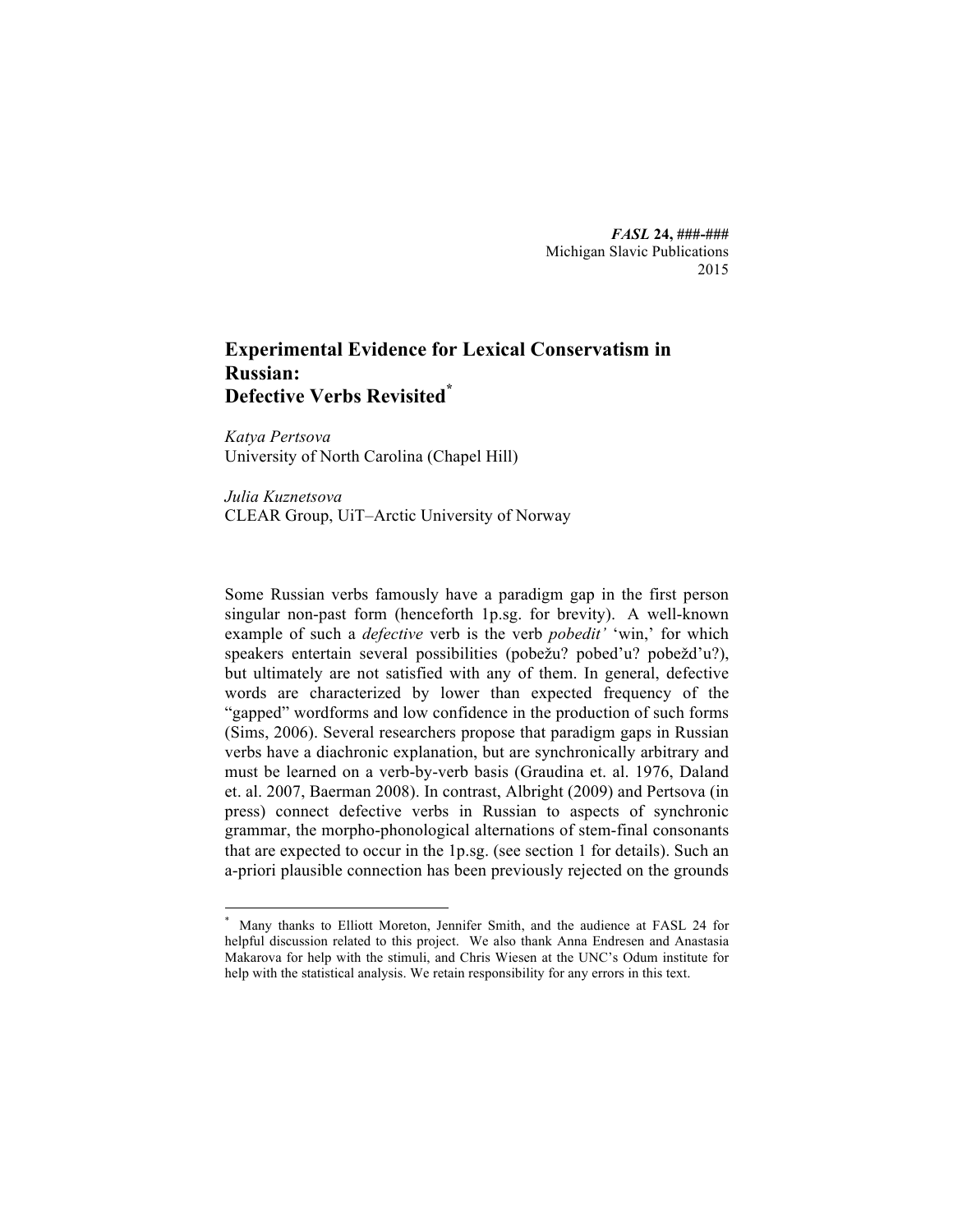that the alternations in question are exceptionless (for all but one consonant), and that many high- and low-frequency verbs undergo these alternations without any problems. In other words, these alternations should be productive. However, Pertsova (in press) identifies a crucial generalization that addresses the objection above: using evidence from lexical statistics and from web searches she argues that all stems with the problematic alternations (including novel borrowings) are susceptible to gaps *except when the expected alternation appears in at least one other derivationally related form*. In this paper, we confirm the claim above in two production experiments which elicited 1p.sg. forms of both defective and non-defective Russian verbs. We also test whether the relationship between defectiveness and the frequency of expected alternations in related derivatives is gradient, and find that it is categorical instead. That is, there is no significant difference between verbs that have just a few vs. many attested relatives with alternations or verbs for which such relatives are frequent vs. infrequent. Existence of a single relative with an alternation is usually sufficient to protect a verb from being defective.

# **1 Alternations in 1p.sg. Non-Past Forms**

Two types of verbs of second conjugation in Russian (i.e., verbs with the theme-vowel -*i*) have alternations in 1p.sg. non-past form. These alternations used to be conditioned by the glide [j] at the beginning of the 1p.sg. suffix. However, this glide is no longer realized on the surface rendering the 1p.sg. alternations opaque. The first group of verbs with alternations are verbs with a dental stem-final obstruent  $/d/$ ,  $/t/$ ,  $/s/$ ,  $/z/$ (*dental verbs*). The obstruent mutates to a post-alveolar or palatal fricative of the same voicing, whose identity is not entirely predictable. These alternations are summarized in Table 1.

Another group of verbs with alternations in 1p.sg. are verbs whose stem ends in a labial consonant /m/, /f/, /v/, /b/, /p/ (*labial stems*). These verbs undergo insertion of  $\begin{bmatrix} 1^j \end{bmatrix}$  between the stem and the suffix *-u* (e.g., *lov-it'* –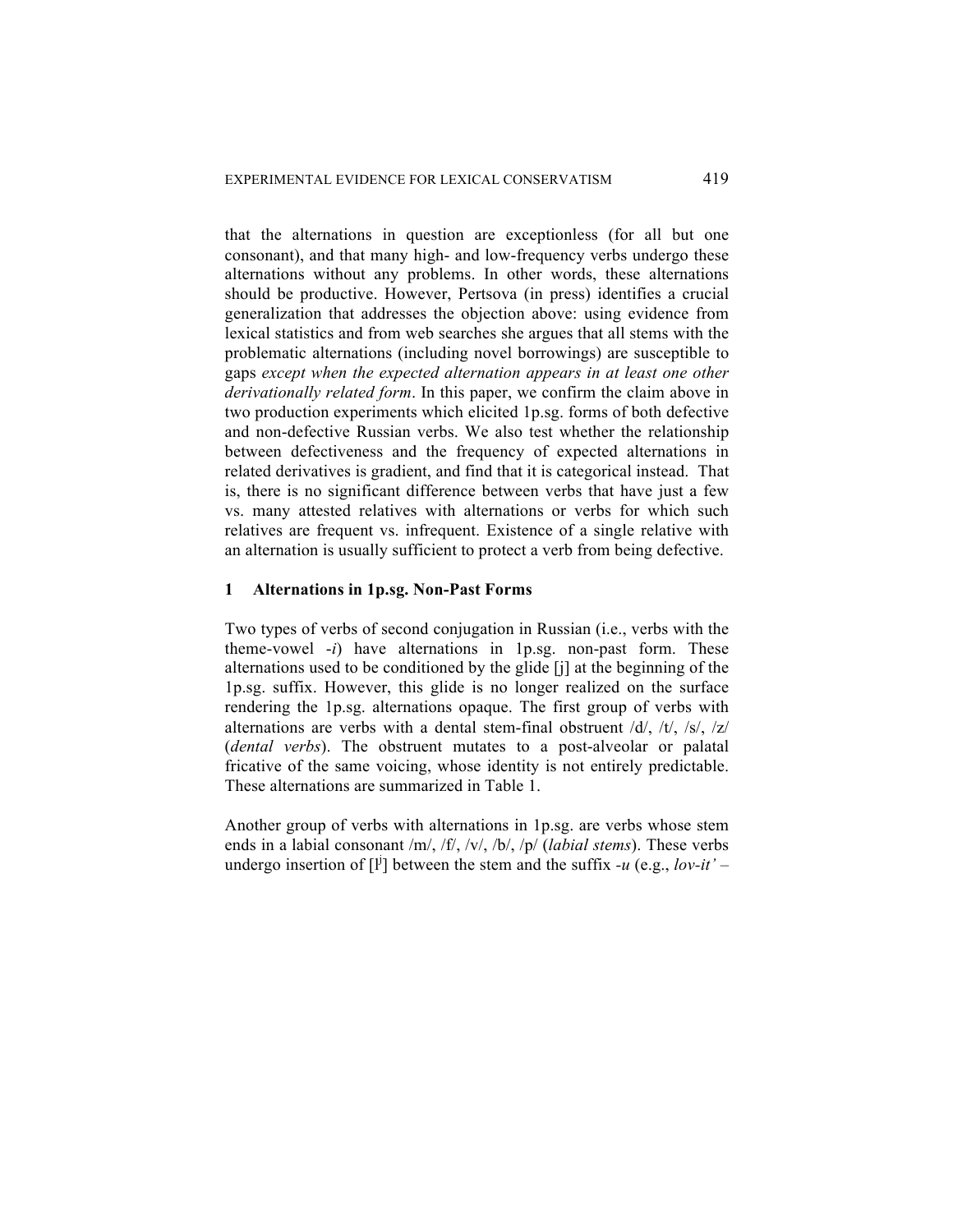*lov-[l<sup>j</sup>-u]* "to catch"). Interestingly, all defective verbs are dental and not labial.<sup>1</sup> Possible reasons for this asymmetry are mentioned in section 5.

| Alternation                        | infinitive | $1p_{.}sg.$           | gloss       |
|------------------------------------|------------|-----------------------|-------------|
| $d \rightarrow \check{z}$          | r'ad-it'   | $r$ 'a $\check{z}$ -u | 'dress up'  |
| $z \rightarrow \check{z}$          | vonz-it'   | vonž-u                | 'stab'      |
| $s \rightarrow \check{s}$          | kos-it'    | koš-u                 | 'scythe'    |
| st $\rightarrow$ čš                | vyrast-it' | vyračš-u              | 'cultivate' |
| $t \rightarrow \check{c}\check{s}$ | sokrat-it' | sokračš-u             | 'reduce'    |
| $t \rightarrow \check{c}$          | port-it'   | por <b>č</b> -u       | 'spoil'     |

Table 1: Examples of verbs with dental alternations

Below are some examples of both defective and non-defective dental verbs of similarly low lemma frequency (defective status of these verbs is unlikely to be memorized, since they are rarely encountered). Throughout this paper lemma frequency is based on the frequency dictionary of Lyashevskaya and Sharov (2009), and is measured in instances per million (ipm). The defective status of a verb was determined using the list of defective verbs compiled by Sims  $(2006)^2$ . It is worth noting, however, that defectiveness is a gradient notion, and that there is no universal agreement among the speakers about which verbs are defective.

Note that the alternations in Table 1 are consistent or regular except for stems ending in -*t*, which have two possible alternants highlighted in grey. All dental alternations are relatively well-attested in the Russian lexicon (Pertsova, in press) and so should be productive. However, as the data in Table 2 illustrate, speakers hesitate to apply these alternations to some (typically infrequent) dental stems. The natural question to ask is: what separates defective dental verbs from the non-defective ones? We consider one possible answer to this question in the next section.

<sup>&</sup>lt;sup>1</sup> The only exception is the labial verb *zatmit'* "to eclipse" which is also defective. Defectiveness of this verb is hypothesized to be connected to the illicitness of the cluster [tml'] (see Moskvin, 2015), which does not occur in any other stem.

<sup>2</sup> This list was compiled using a "systematic search of the online version of Ozhegov (1972) [dictionary] and a less thorough search of 8 other major Russian grammars and dictionaries" (Sims 2006).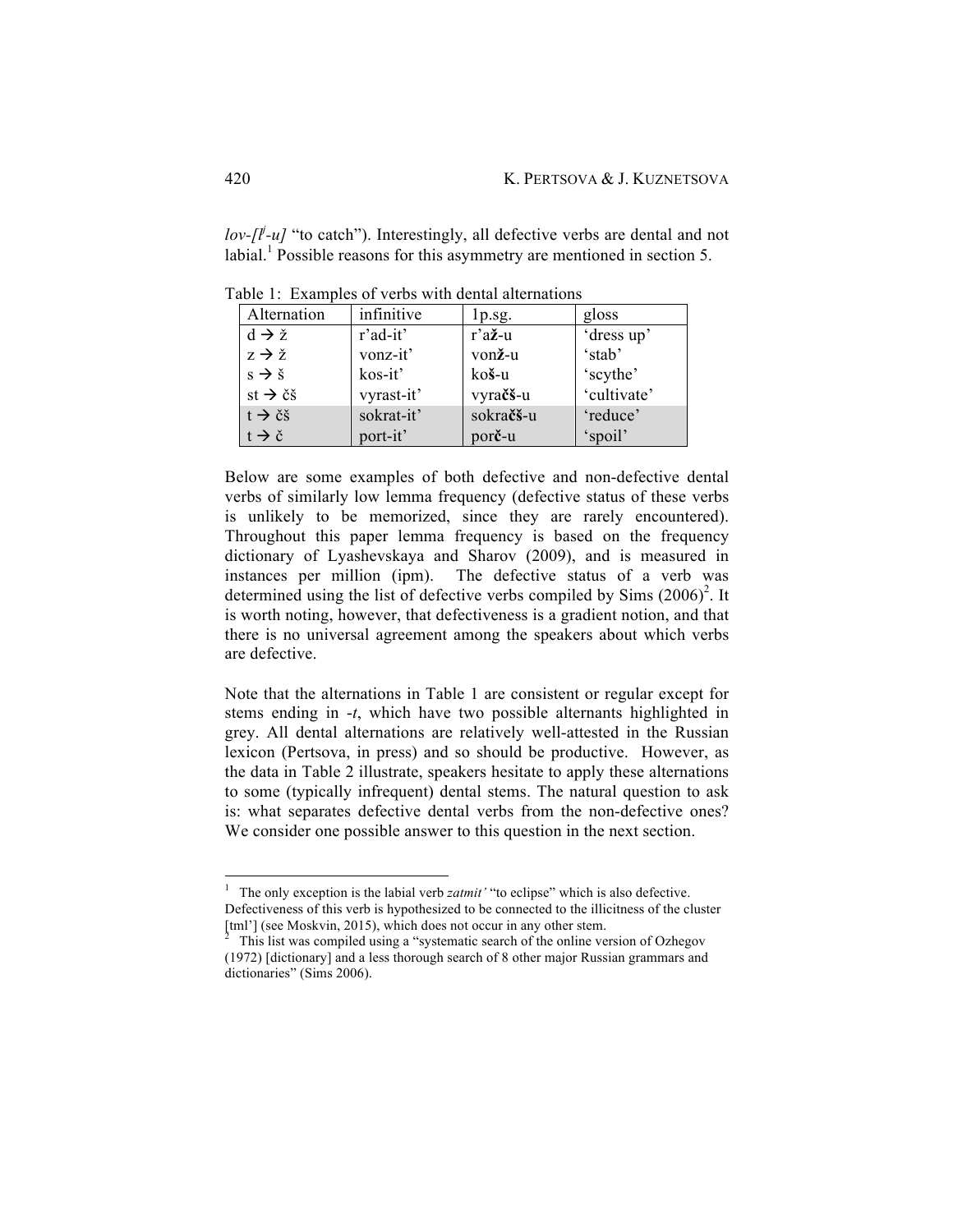|           | infinitive     | $1p_{.}sg.$                 | lemma freq. | gloss       |
|-----------|----------------|-----------------------------|-------------|-------------|
| regular   | kvas-it'       | kvaš-u                      | $0.8$ ipm   | 'ferment'   |
|           | gorod-it'      | gorož-u                     | $2.2$ ipm   | 'enclose'   |
|           | skopyt-it'-sja | skopyč-u-s'                 | $0$ ipm     | 'keel over' |
|           | opaskud-it'    | opaskuž-u                   | $0$ ipm     | 'debase"    |
|           |                |                             |             |             |
| defective | koles-it'      | koles'/ $\frac{s}{s}$ -u ?? | $1.8$ ipm   | 'wheel'     |
|           | grez-it'       | $\text{gr}$ ez'/ž-u ??      | $2.6$ ipm   | 'daydream'  |
|           | želt-it'       | želt'/č-u ??                | $0$ ipm     | 'to yellow' |
|           | erund-it'      | erund'/ $\check{z}$ -u ??   | $0$ ipm     | 'speak      |
|           |                |                             |             | nonsense'   |

Table 2: Examples of defective and regular (non-defective) verbs

#### **2 The Hypothesis**

While 1p.sg. forms of frequent lexemes (or systematic absence of such forms) can be lexicalized, the same is not true of low-frequency verbs, so their defectiveness must be predictable. Such verbs can be divided into two groups: those that have the 1p.sg. alternation in other related derivatives and those that do not. Following Pertsova (in press), we hypothesize that

(1) it is the second group of verbs (those whose stems never show the same alternation as the 1p.sg. form) that are defective.

For many verbs (e.g., *vstret-it'* 'meet<sub>PRV</sub>') the 1p.sg. alternations also occur throughout the past passive participle<sup>3</sup> paradigm (*vstre***č**-enn-yj 'one who was met'), the secondary imperfective paradigm (*vstreč-at'* 'meet $_{IMPF}$ '), and occasionally in related nominal or adjectival forms (*vstreč-a* 'meeting'). However, some verbs do not have such related forms for semantic or accidental reasons (e.g., intransitive imperfective verbs like *erund-it'* 'to speak nonsense' do not have past passive participles or secondary imperfective forms). Pertsova (ibid.) confirmed

 $3$  For some verbs whose stem ends in  $-d'$ , past passive participles (PPP) have a different alternation  $(d \sim \check{z}d)$  than the one that occurs in the 1p.sg. (e.g., rodit' INF – ro $\check{z}u$  1sG – ro**žd**ennyj PPP 'give birth'). These verbs are typically relatively frequent verbs of Old Church Slavonic origin, some of which are defective.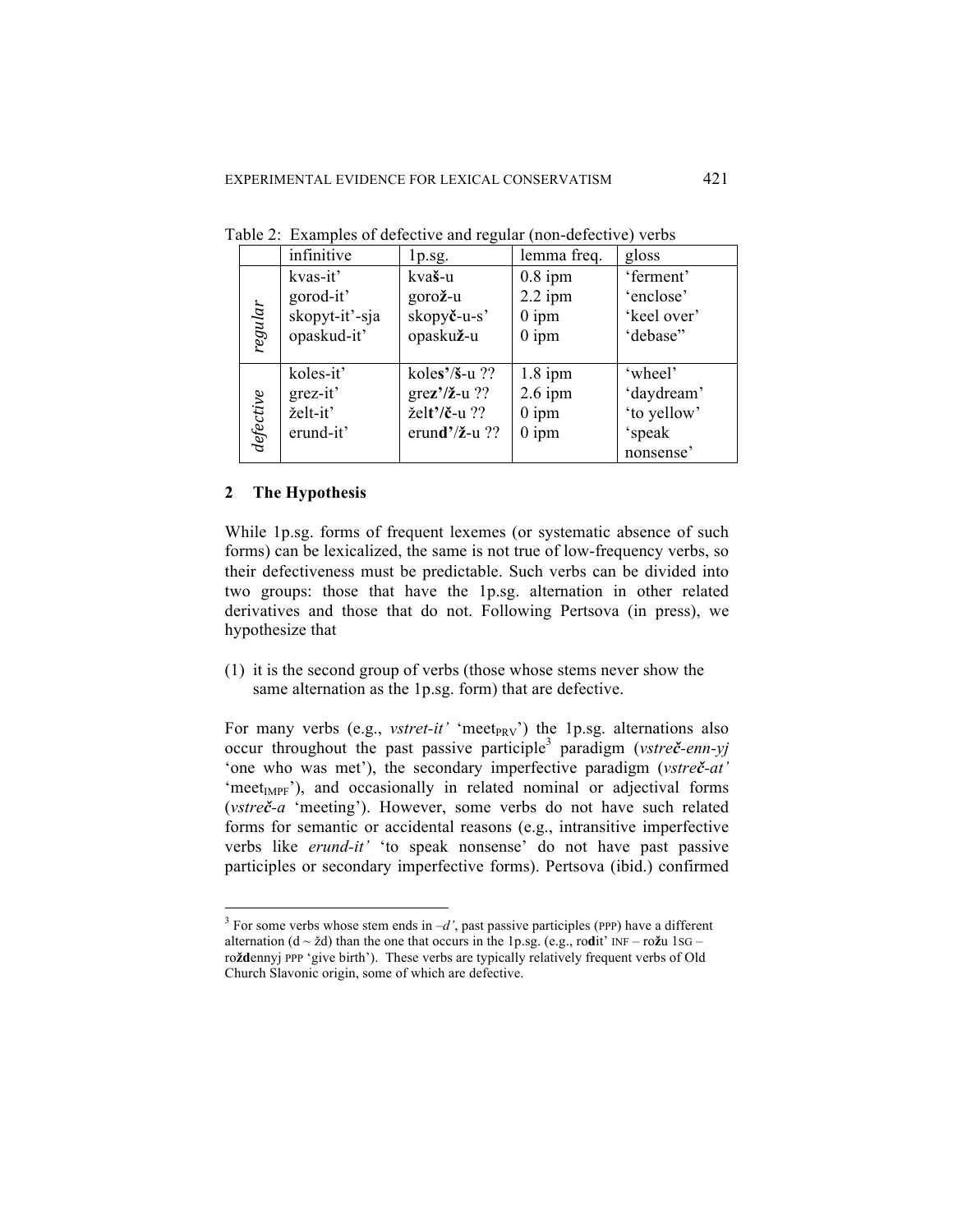that practically all verbs marked as defective in dictionaries lack alternations in other related forms. However, some low frequency verbs not marked as defective also have this property. Such verbs, it turns out, behave similarly to defective verbs. In particular, the data from the web shows that speakers tend to disagree with each other about the 1p.sg. form of such verbs and often fail to apply the prescriptively mandatory alternation, while they almost never do that with verbs that have the expected alternations in related derivatives. The same pattern of high variability in 1p.sg. forms (or low interspeaker agreement) holds in novel borrowings with dental but not labial stems (Sliossar and Kholodilova 2013, Pertsova ibid.).

Since the data from the web is noisy and since it cannot be easily used to estimate speakers' lack of confidence in their productions (a prominent hallmark of defectiveness), the experiments presented here will further test the hypothesis in (1).

# **3 Experiment 1**

Previous experimental work on defectiveness (Albright 2003, Sims 2006) showed that when people are asked to produce problematic forms of defective lexemes, the responses they give are highly variable and receive lower confidence ratings or take longer to complete compared to non-defective lexemes. Sims (2006) also showed that low confidence is not simply a result of variation – in other areas of grammar variation is not accompanied by low confidence. In the experiments described here, we take variation in production of 1p.sg. forms coupled with lower confidence ratings as a sign of defectiveness. The first experiment tests the hypothesis in (1) by comparing three groups of verbs described below.

## *3.1 Stimuli*

The stimuli consisted of 36 dental verbs and 36 labial verbs. Dental verbs had average lemma frequency of 0.6 ipm (sd=0.73) and were divided into three groups. The first group (group 1) contained recognized defective verbs (see footnote 3), e.g., *želtit'* 'yellow.' The second group (group 2) contained verbs that are not recognized as defective, but whose root never appears with the expected alternation, e.g., *tuzit'* 'pummel.'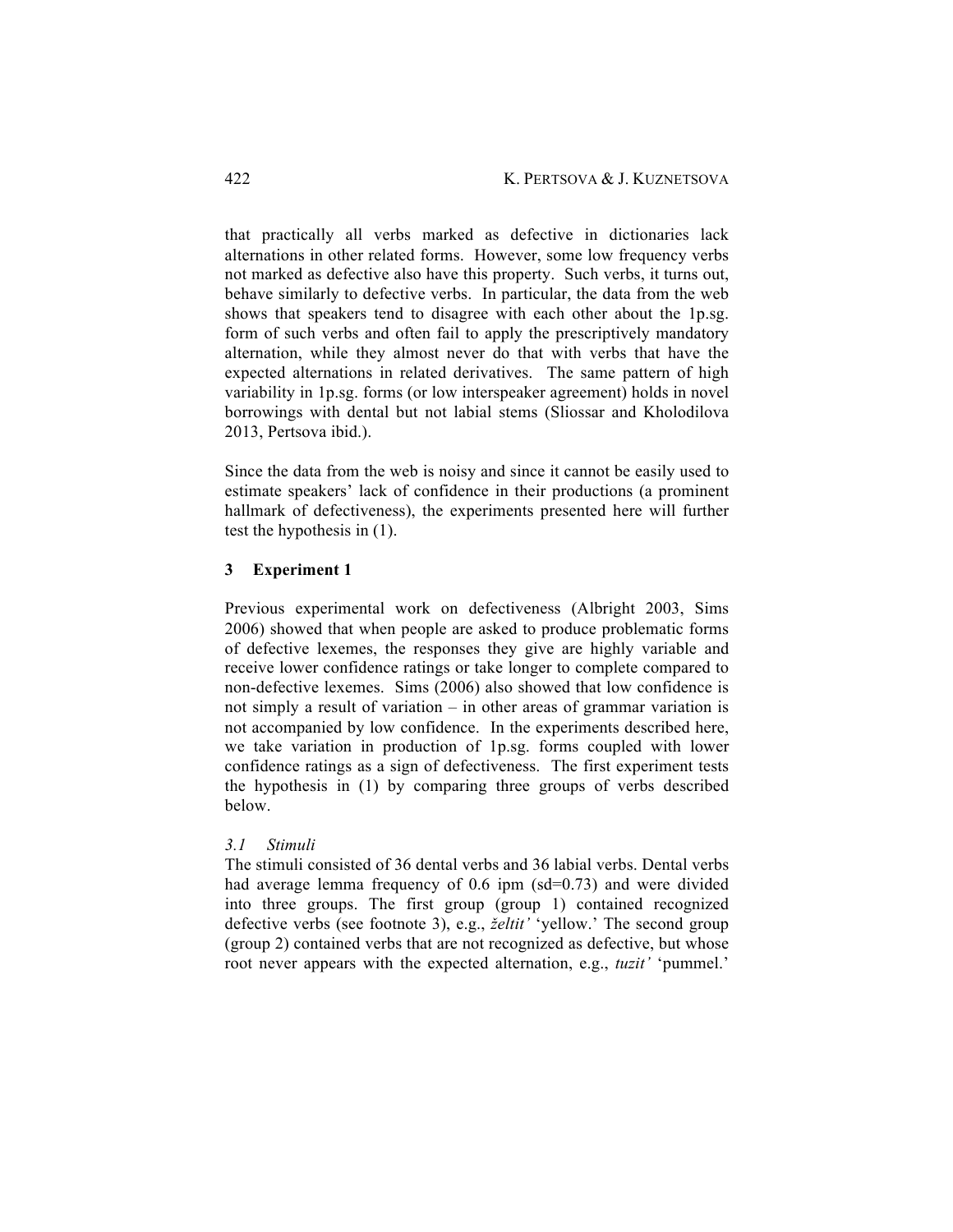The hypothesis in (1) predicts a gap in the first singular form for such verbs. Finally, the third group (group 3) consisted of verbs which have the expected alternation elsewhere in their family, e.g., *orosit'* `dew' (cf. *orošennyj* "dewed"). Each group had four verbs for each dental obstruent, and the groups were roughly matched in terms of the length of the verbs and their stress patterns. The labial verbs were divided into low-frequency (mean=0.55 ipm, sd=0.5) and high frequency verbs (mean=7.4 ipm,  $sd=2.3$ ), with the caveat that all f-final verbs were of low frequency due to the sparsity of such verbs in the Russian lexicon. The list of stimuli together with the experimental results are available online in TROLLING (Tromsø Repository for Language and Linguistics: http://opendata.uit.no/).

## *3.2 Experimental Procedure and Participants*

223 native speakers of Russian (who were not linguists) took part in the experiment, but not all of them completed all trials (the data from all participants was included in the analysis). Participants completed an online cloze reading task that required them to provide 1p.sg., 2p.sg., and 3p.sg. non-past forms of Russian second conjugation verbs. Participants first saw each verb in the infinitive form in a carrier sentence and pushed a button to go on to the next screen. They were then asked to fill in the blank in a second sentence with an appropriate singular form of this verb (which also appeared below the blank in the infinitive). An example trial appears below:

(2) Sentence 1: Perestan'te tam taraxtet' na kuxne! 'Stop making hubbab in the kitchen.' Sentence 2: Ja posudu moju, a ne (taraxtet')! 'I'm washing dishes, and not \_\_\_\_(to make hubbab).'

Participants were asked to rate how confident they were in their response on a 5-point Likert scale, with 5 being "completely confident" and 1 being "not confident at all". The stimuli were counterbalanced so that each participant only had to provide one response (either 1p.sg., 2p.sg., or 3p.sg.) for each verb.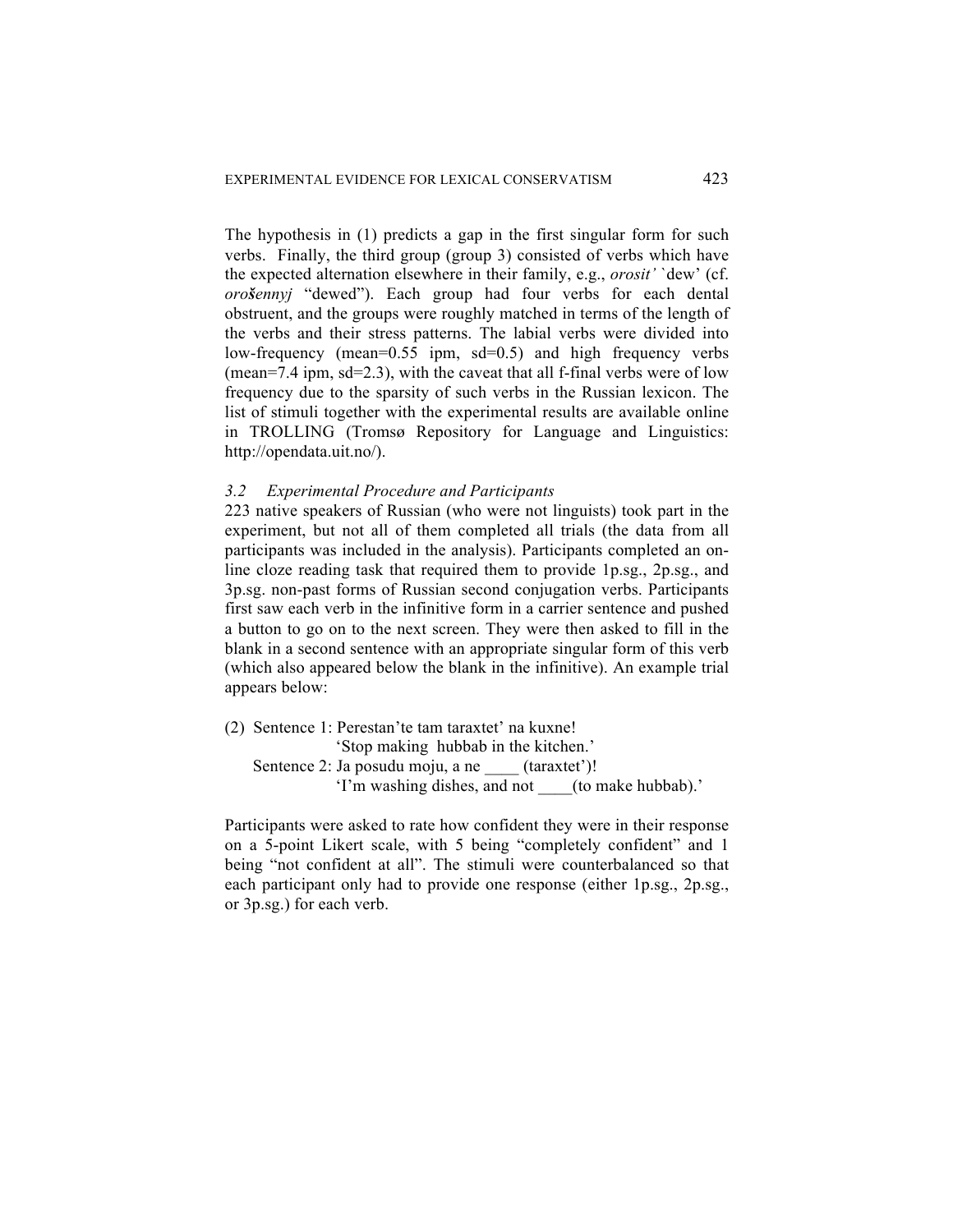## *3.3 Results*

We excluded all responses that used the wrong form (e.g., a past instead of the non-past tense, a plural instead of a singular form). The rest of the responses were categorized into three groups: the expected alternation, non-alternation, and "other" which included circumlocutions, blanks, or unexpected alternations<sup>4</sup>. First, our results confirm that 1p.sg. forms are problematic for the speakers in a way that 2p.sg. and 3p.sg. forms are not (15% of all 1p.sg. responses were comprised of unexpected nonalternations or "other" responses compared to 1% of such responses for 2p.sg. and 2% for 3p.sg.).

3.3.1 Dental Verbs. Table 4 summarizes the percentages of different types of 1p.sg. responses across the three verb groups of interest. For a statistical analysis we treated all responses as binomially distributed into "expected alternation" vs. "all other" and used a logistic regression mixed-effects model (fit by maximum likelihood with Laplace approximation) with subject and item as random effects.

| Response    | Group 1    | Group 2    | Group 3        |
|-------------|------------|------------|----------------|
| type        | (known     | (suspected | (suspected     |
|             | defective) | defective) | non-defective) |
| alternation | 59%        | 74%        | 94%            |
| non-altern. | 31%        | 19%        | 2%             |
| other       | 10%        | 7%         | 4%             |

Table 4: Percent of 1p.sg. responses collapsed over subjects

We tested how proportion of alternations in the experiment depended on group, stem-final consonant, lemma-frequency, stress, and number of syllables. The best model (based on Akaike information criterion or AIC) was the model with a single predictive variable – group. All three groups of dental verbs were significantly different from each other. Subjects were less likely to produce alternations in verbs of group 1 (known defective) compared to group 2 (suspected defective): coeff.=1.12, 95% CI:  $0.036$ ,  $2.21$ ,  $p=0.03$ . They were also more likely to produce alternations in verbs of group 3 (non-defective) compared to group 2:

 <sup>4</sup> Interestingly, half of the unexpected alternations were due to the labial alternation being applied to a dental stem (e.g., *kadl-ju* for *kad-it'* 'to burn incense').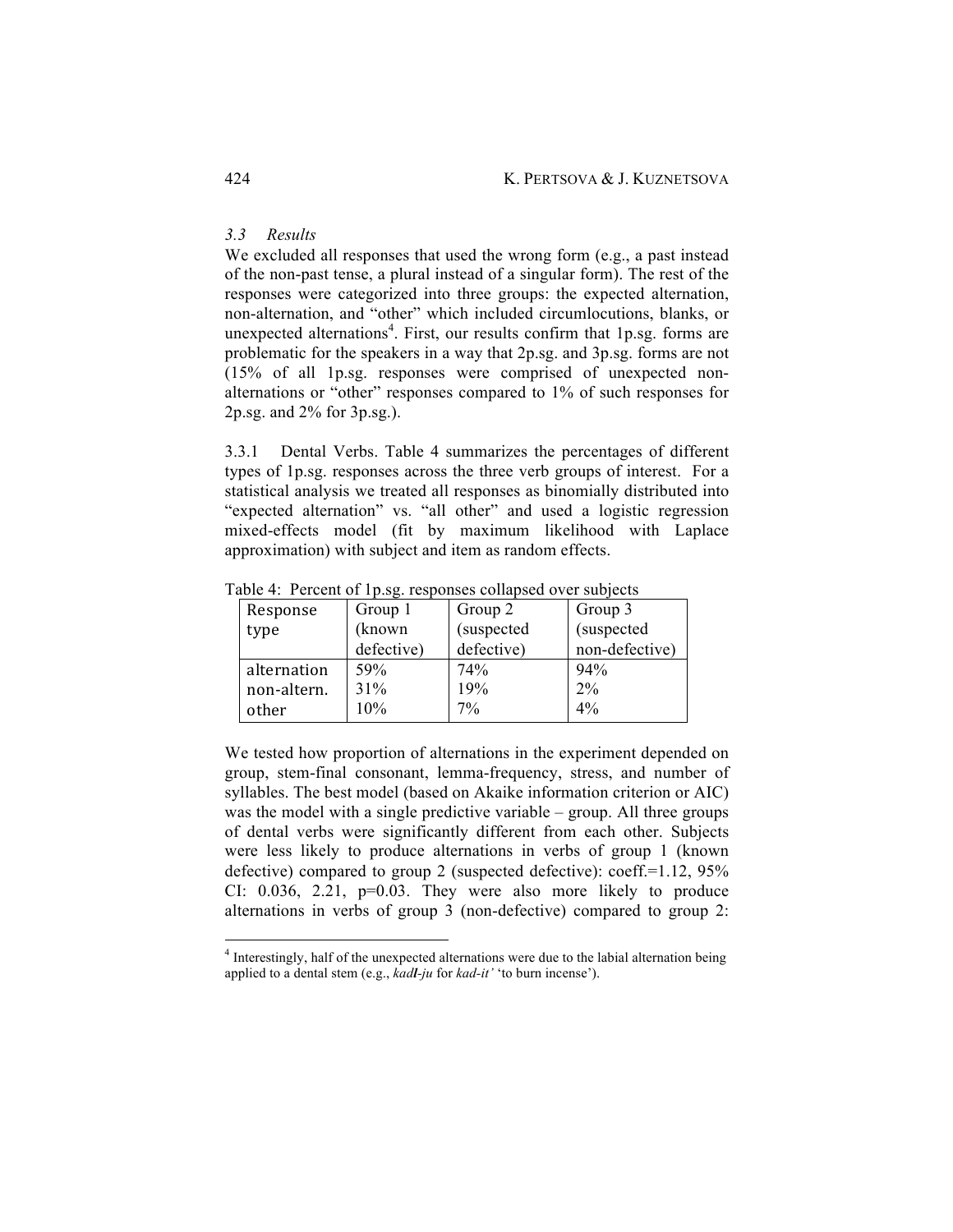coeff.=  $-2.4$ , 95% CI:  $-3.57$ ,  $-1.2$ , p<0.05. Fig. 1 shows the box-plot for the distribution of expected alternations in the responses for the three groups.

Confidence scores were analyzed using Cumulative Link Mixed Model fitted with the Laplace approximation (Agresti 2002). The model with the best fit (presented in Table 5) included group, stem type, lemma frequency, and number of syllables as fixed effects. Verbs of group 2 were not significantly different from verbs of group 1, but verbs of group 3 received significantly higher confidence ratings compared to verbs of group 2. Fig. 2 shows the box-plot for the distribution of confidence ratings in the three groups. Although all confidence ratings were skewed towards the top of the scale, no verb in group 3 received a rating lower than 3, while verbs in groups 2 and 1 received ratings as low as 1. Confidence scores were also significantly higher for verbs with higher lemma frequency, verbs whose stems ended in -*t*, and verbs with greater number of syllables.

| Predictor     | coeff. (logit) | 95% CI        | р            |
|---------------|----------------|---------------|--------------|
|               |                | (LL,UL)       |              |
| group 2       | 0.53           | $-0.1, 1.16$  | 0.1          |
| group 3       | 2.56           | 1.90, 3.21    | 1.75e-14 *** |
| lemma freq    | 1.17           | 0.50, 1.84    | $0.0005$ *** |
| syllable #    | 0.61           | 0.22, 1.02    | $0.002**$    |
| stem type: -t | 0.75           | 0, 1.51       | $0.05*$      |
| stem type: -s | 0.22           | $-0.53, 0.97$ | 0.56         |
| stem type: -z | $-0.17$        | $-0.90, 0.66$ | 0.77         |

Table 5: Fixed effects of the Cumulative Link Mixed Effects Model on confidence ratings of dental stems in Experiment 1

Finally, we found a significant correlation  $(r=0.64)$  between the mean proportion of produced alternations and confidence ratings in dental verbs. This fact confirms that the variation (or low interspeaker agreement) in dental verbs is due to defectiveness, since, as mentioned earlier, co-existence of multiple grammatical variants does not typically lead to decrease in confidence.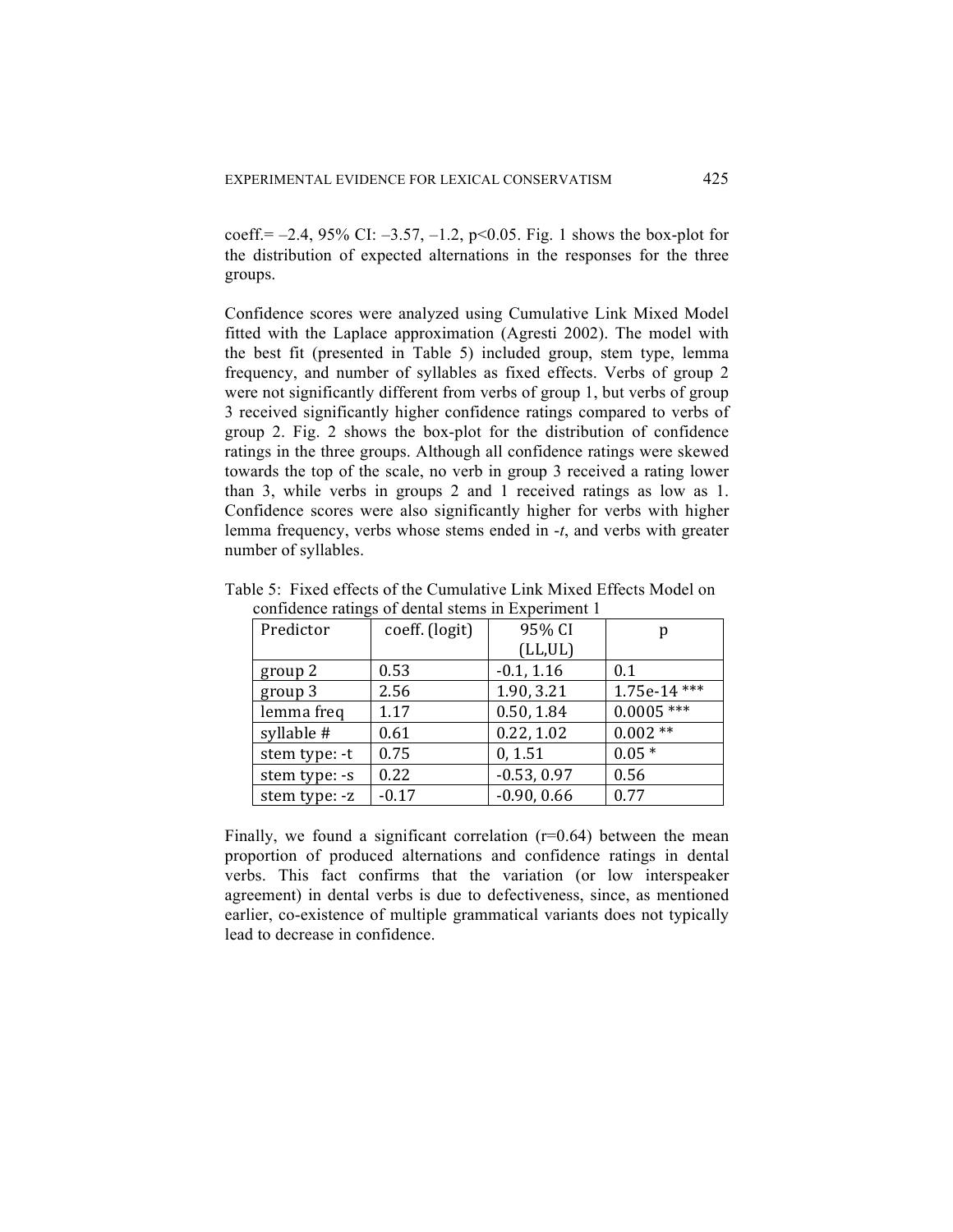

Fig. 1: Dental verbs: proportion of expected alternations in groups 1, 2, 3



Fig. 2: Dental verbs: confidence rating in groups 1, 2, 3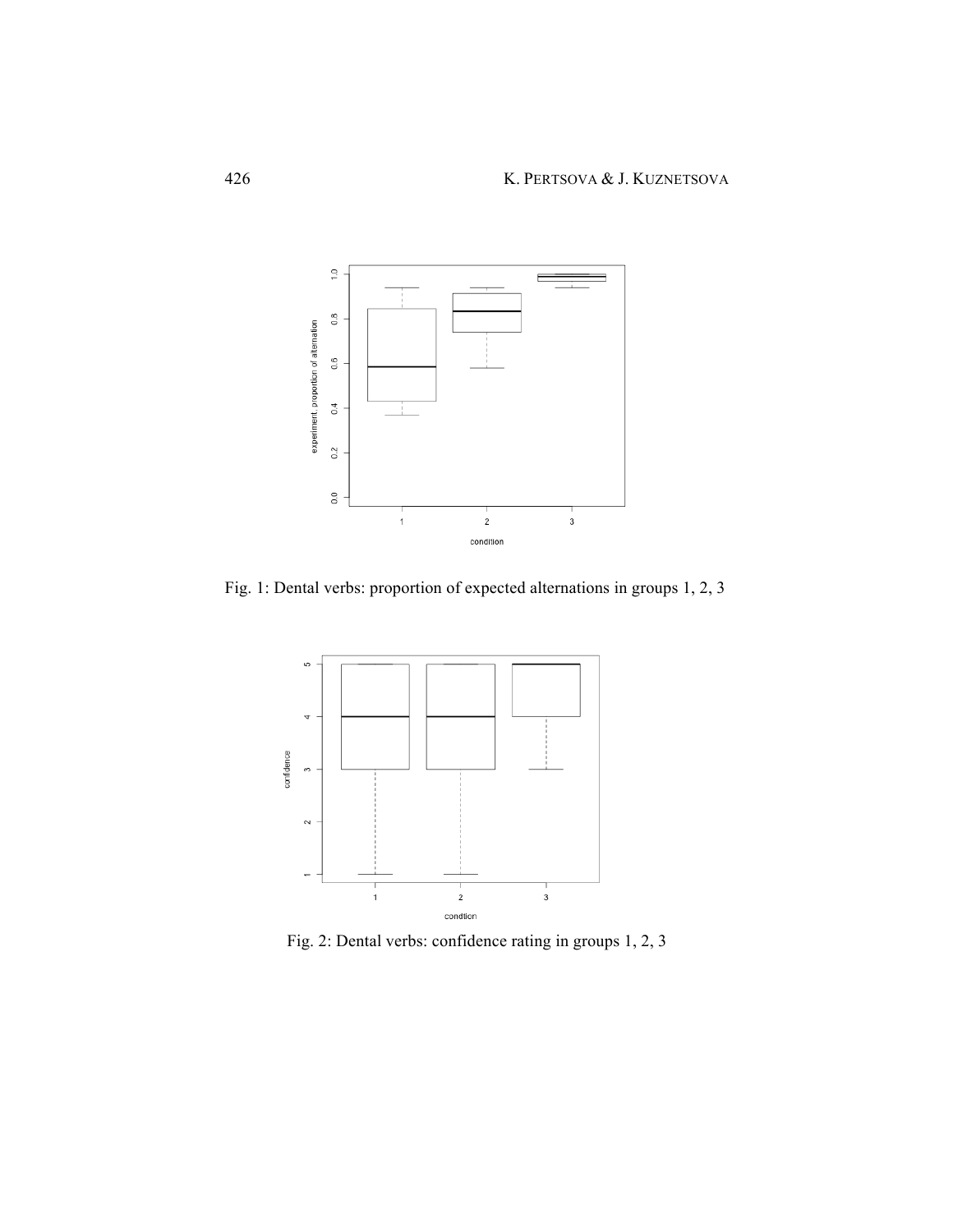3.3.2 Labial Verbs. Labial verbs were analyzed in the same way as dental verbs. Low-frequency labial verbs were slightly less likely to have the expected alternation (coeff.  $= -1.94, 95\%$  CI:  $-3.03, -0.85, p<0.05$ ) compared to high-frequency labial verbs. Additionally, labial verbs with stem-final -*f* differed from the reference category, b-final verbs, (coeff. = 1.67, 95% CI: 0.5, 2.84, p=0.05) with no other types of stems showing differences. Table 6 summarizes mean proportions of alternations in labial verbs broken down by stem-final consonant and frequency.

| <b>Stem</b>  | final | <b>High-frequency</b> | Low-frequency |
|--------------|-------|-----------------------|---------------|
| consonant    |       |                       |               |
|              |       |                       | 0.89          |
| b            |       | 1.00                  | 0.99          |
|              |       | 1.00                  | 0.94          |
| $\mathbf{V}$ |       | 1.00                  | 0.99          |
| m            |       | 0.99                  | 0.98          |

Table 6: Mean proportion of alternations in responses for labial verbs

Confidence ratings for labial verbs also depended on both group and stem-final consonant. Verbs with higher lemma frequency had somewhat higher confidence ratings (coeff.=1.44,  $95\%$  CI: 0.76, 2.12, p<0.05). Stems ending with *-f* had lower confidence ratings compared to those ending in  $-b$  (coeff.  $= -1.72$ , 95% CI:  $-2.89$ ,  $-0.55$ , p $\leq 0.05$ ), while verbs with other stems did not show any differences.

## *3.4 Discussion*

Overall, the results of this experiment confirm the hypothesis in (1) and the asymmetry between dental and labial stems. That is, participants almost always produced expected alternations for all labial verbs even those of low frequency (except for a few -*f* final stems) but not for all dental verbs. Participants were less likely to alternate when a dental verb had no alternations in related derivatives (groups 1 and 2) compared to verbs that did (group 3). There was also a significant difference between group 1 and group 2 in the proportion of produced alternations for which we do not have a good explanation. It is possible (although unlikely) that some of the verbs in group 1 were known to speakers as defective. There was no difference between groups 1 and 2 in terms of confidence scores, indicating that speakers were equally (un)confident about 1p.sg. forms of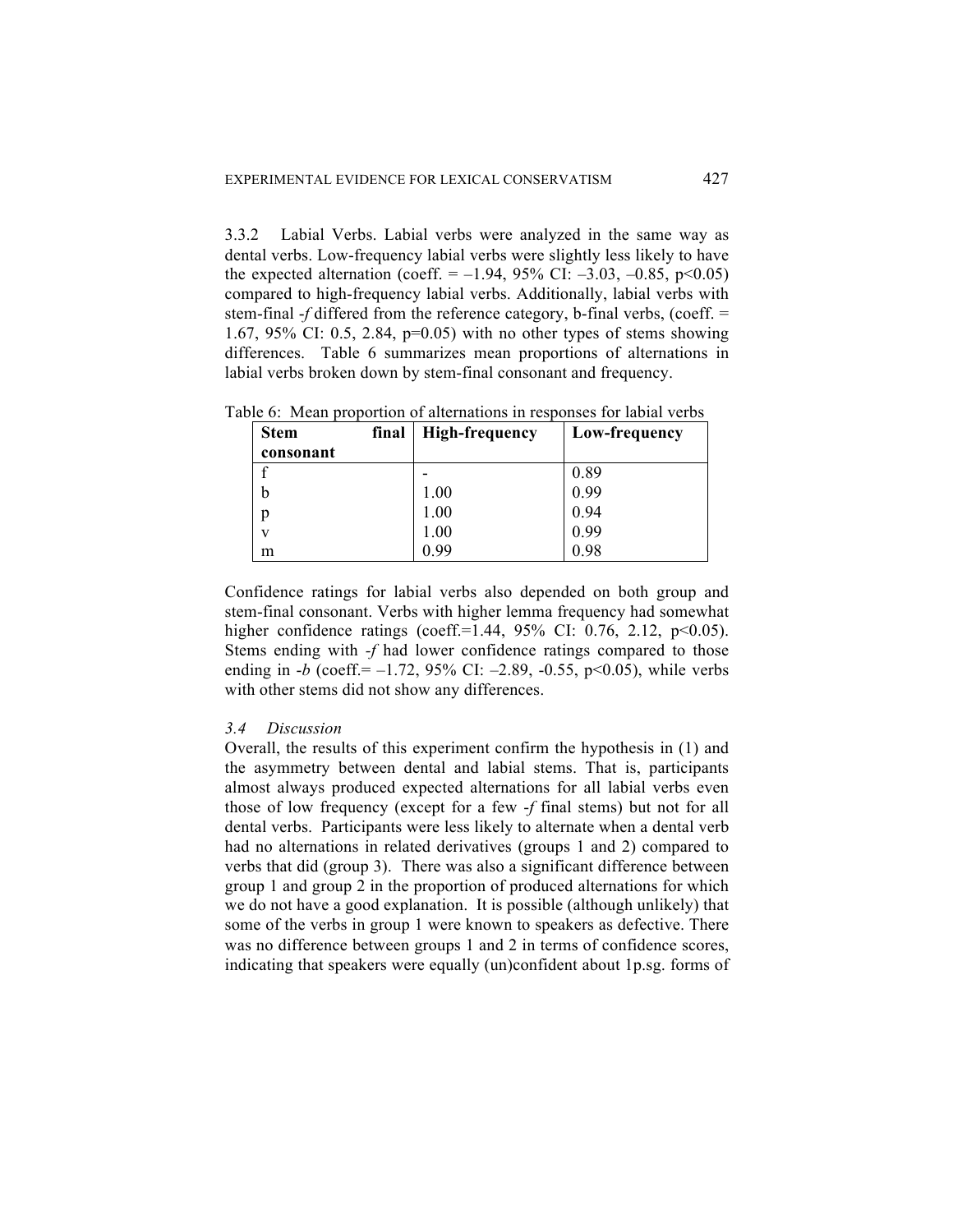recognized defective verbs and suspected defectives of group 2 (while they were significantly more confident about group 3 verbs).

Another interesting finding of Experiment 1 was that f-final verbs elicited lower confidence and lower alternation rates compared to other low-frequency labial verbs. This finding is consistent with what Pertsova (in press) reports for novel borrowings whose stems end in -*f*. The behavior of these verbs can be explained by the fact that there are very few f-final verbs in Russian and almost all of them are infrequent. Artificial language learning experiments, such as Linzen and Gallagher (2013), also show that subjects are less likely to apply a general pattern to a specific instance that conforms to the pattern but that was not attested during the training. Such findings raise questions about the generality vs. specificity bias during learning, which requires further exploration.

The results of Experiment 1 can be interpreted as supporting the Lexical Conservatism hypothesis (Steriade 1997, 1999, 2008, Burzio 1998, and others), according to which a wordform can be influenced by the phonological properties of its derivational relatives (even those from which is was not derived). An extreme form of Lexical Conservatism would lead to complete avoidance of wordforms which contain novel allomorphs of the stem (i.e., variants of the stem that do not occur in any derivational relatives frequent enough to be stored). Such avoidance would then produce defectiveness if all other options of realizing the wordform were illicit. However, other explanations are possible as well and the exact nature of such trans-derivational effects and their connection to defectiveness are not well understood. The goal of our next experiment is to clarify whether the influence of related forms on a word is gradient or categorical. It is plausible that the more experience people have with the alternating allomorph of a root, the more likely they are to use it in the 1p.sg. form. Such behavior, for example, would be predicted by exemplar models of morphological learning.

## **4 Experiment 2**

This experiment was similar to experiment 1, except it included only dental verbs and tested whether confidence and proportion of alternations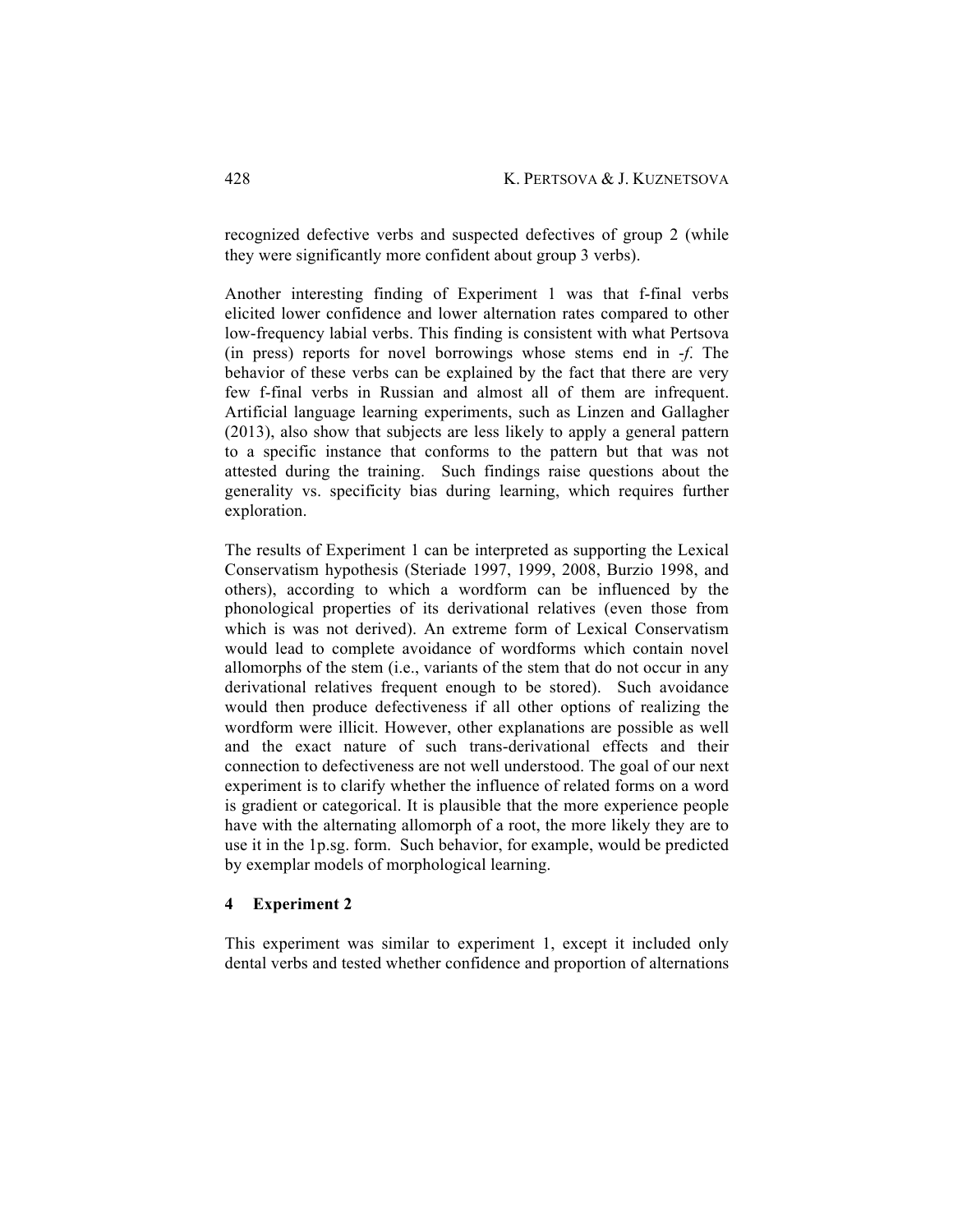produced in 1p.sg. increased proportionally to the increase in frequency of alternations in the derivational nest of a verb and a couple of related variables described below.

## *4.1 Stimuli*

The stimuli consisted of 45 dental verbs that differed from each other in proportion of alternating forms in their verbal derivational nest and two other related variables, frequency of the nest and nest size.

The derivational nest for a stem was defined as a set of forms which included all inflectional forms of the simplex verb with that stem (e.g. forms of *gorodit'* 'enclose'), all forms of verbs that are derived from a simplex verb via productive prefixes (e.g., forms of *otgorodit'* 'fence off', *peregorodit'* 'partition'), secondary imperfectives derived from the prefixed forms (e.g. forms of *otgoraživat'* 'fence off <sub>IPFV.</sub>'), and reflexive forms derived from the verbs mentioned above (e.g. forms of *otgorodit'sja* 'fence off <sub>RFV</sub>' *otgoraživat'sja* 'partition off <sub>IPFV</sub>')<sup>5</sup>.

To create a database of derivational nests, we culled all verbs with dental stems from Zalizniak's (1980) dictionary and generated nests for each stem as follows. For each simplex verb, we first automatically generated all possible prefixed forms, secondary imperfectives and reflexive *sja*forms using a list of verbal prefixes in Russian, a list of imperfective suffixes, and a list of alterations that can occur in these forms. The result of this automatic generation was checked against the modern subcorpus of the Russian National Corpus. All derived forms that were attested in the corpus were then checked manually in order to make sure that they belong to the intended nest.

For each nest, we calculated the following parameters: nest size, frequency of the nest, and proportion of alternating forms. For example, the nest *gorodit'* contains thirty-two different verbs, whose combined forms add up to 4549 tokens in the modern subpart of the RNC. Thus, the nest *gorodit'* has nest size 32 and token frequency of the nest 4549.

<sup>&</sup>lt;sup>5</sup> We did not include nominal or adjectival derivatives to simplify our searches, but a reviewer also points out that Moscoso del Prado Martín et al. (2004) show that for morphologically rich languages, only closely related derivatives might play a role.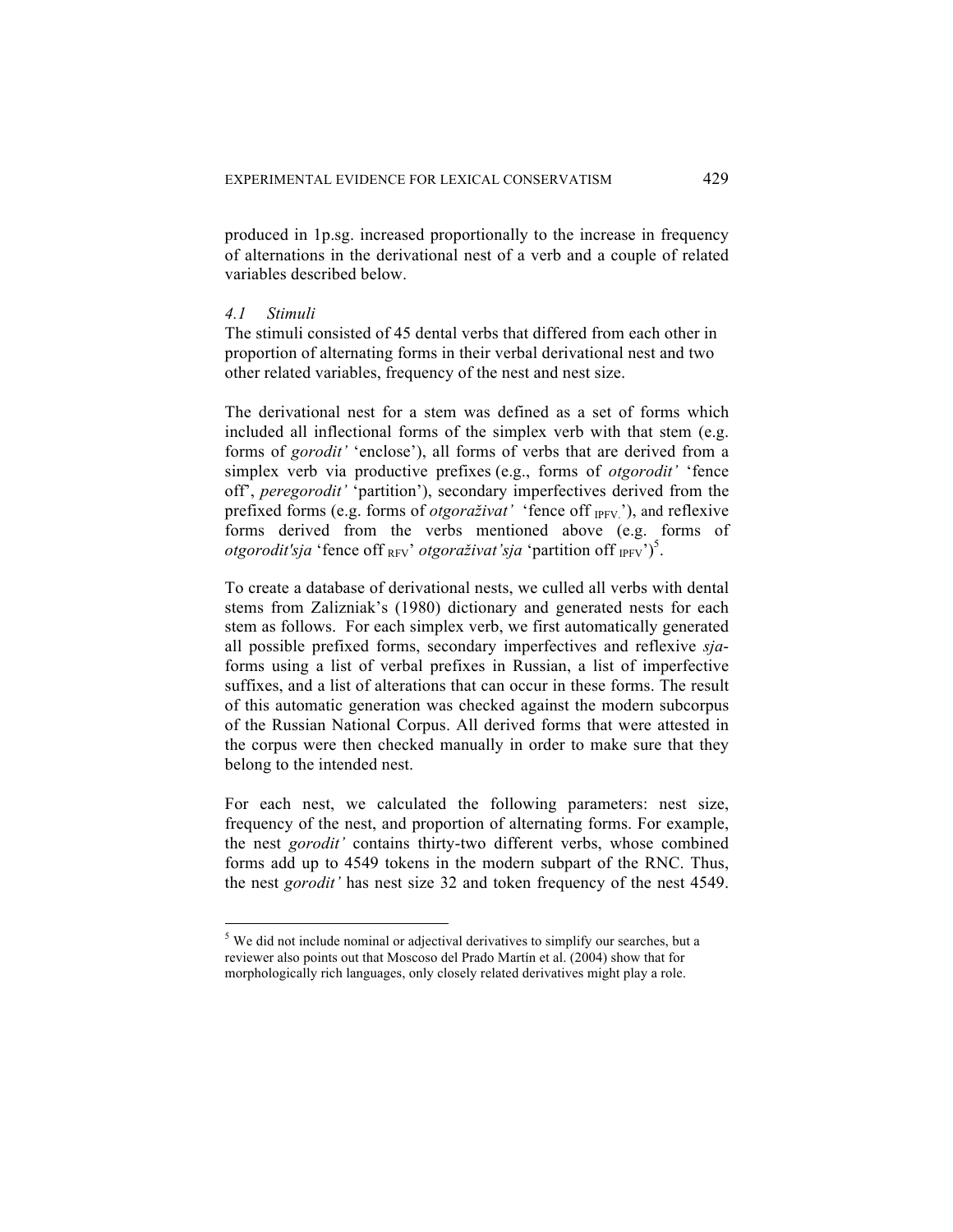2365 of these tokens do not contain alternations expected in 1p.sg., while the remaining 2184 of the tokens do contain this alternation (e.g., all occurrences of the 1p.sg. forms such as *gorožu*, all occurrences of participles such as *peregorožennnyj, otgoraživajuščijsja* and all forms of secondary imperfectives such as *otgoraživat', peregoraživat'*). Thus, about half (2184/4549=0.48) of the *gorodit'* nest consists of wordforms with the alternating allomorph of the stem.<sup>6</sup> We sampled 45 verbs from our nest database to get a set of verbs with diverse values for the proportion of alternating tokens in the nest, which ranged from 0 to 1 with 75% of the verbs falling in the range between 0 and 0.65.

#### *4.2 Experimental Procedure and Participants*

124 native speakers of Russian, who were not linguists, took part in the experiment. The task and the procedure were identical to Experiment 1, except that we changed the 5-point Likert scale to a 7-point scale in hope of getting more fine-grained distinctions at the top of the scale.

#### *4.3 Results*

In analyzing results of Experiment 2, we standardized several variables in order to put them on a comparable scale. For example, nest size ranges from 1 to 32, while frequency ranges from 1 to 9458 ipm. We used R library *arm* (Gelman and Su 2015) for rescaling each variable by centering each value and dividing it by two standard deviations (sd). As a result 95% of all data for each rescaled variable is located between –1 and 1, where the center of the distribution is located at 0. The following variables were rescaled: proportion of 1p.sg. alternations in the nest, nest size and nest frequency.

4.3.1 Proportion of Alternations in Responses. We analyzed the results using the same methods as in Experiment 1 fitting logistic regression mixed-effects models to predict presence of alternations with subject and item as random effects and token frequency of alternating forms, token frequency of the nest, nest size, and stem type as fixed

 $6$  A few verbs have slightly different alternations in past participles than those that occur in 1p.sg. (the Old-Church Slavonic alternations). We did not include these alternations into the analysis discussed here, because only a handful of verbs in our sample had them, and our preliminary analysis revealed that including such alternations did not change the results in any way.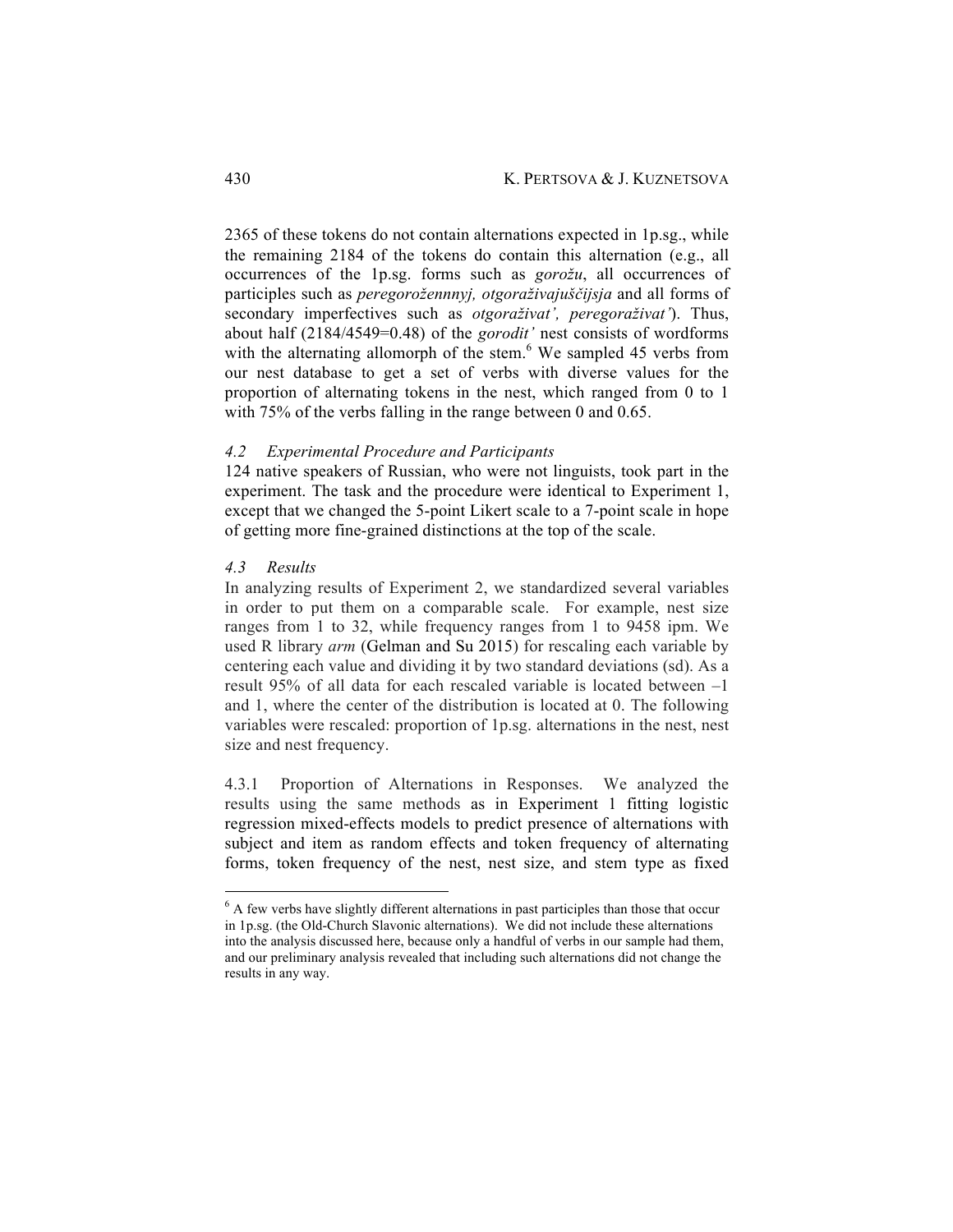effects. The model with the best AIC score showed three factors to be statistically significant in predicting alternations in 1p.sg. responses: the proportion of alternations in the nest (with higher proportion of alternations leading to more alternations in the 1p.sg. responses), nest size (with larger nests leading to more alternations in the 1p.sg. responses) and stem-type (with t-final stems having more alternations). Of these factors, the proportion of alternations in the nest was the strongest (coeff.= *–*2.4, 95% CI: *–*3.5, *–*1.3, p<0.05). A closer examination of this effect shows that it is categorical rather than gradient. Consider Fig. 4 showing the relationship between proportion of alternating forms in a nest of a particular verb and proportion of alternations in the 1p.sg. forms of this verb produced in the experiment. For example, for the verb *sbrendit'* 'go berserk (colloquial)' 9 out of 41 responses contained the expected alternation (i.e., *sbrenžu*). This verb has no forms in the nest with the  $d \sim \check{z}$  alternations, so its proportion of alternation in the corpus is 0, while proportion of alternation in the responses is 0.22 (9/41). This verb is represented by a point in the left bottom corner of Fig. 4.

From Fig. 4 one can see that the proportion of alternating 1p.sg. responses for most verbs in the experiment was on average between 0.8 and 1. The only verbs that had low proportion of alternations in the experiment  $( $0.8$ ) were verbs whose proportion of alternating forms in$ the nest was 0, plus one verb whose proportion of alternations in the nest was 0.1 (*pakostit'* 'play tricks'). Thus, the relationship between frequency of alternations in the nest and the proportion of alternations in the responses appears to be categorical: there is a threshold on the proportion of attested alternating tokens in the nest (near 0) that determines the boundary between verbs for which speakers almost always produce expected alternations and verbs for which they begin producing non-alternating forms or resort to circomlocutions.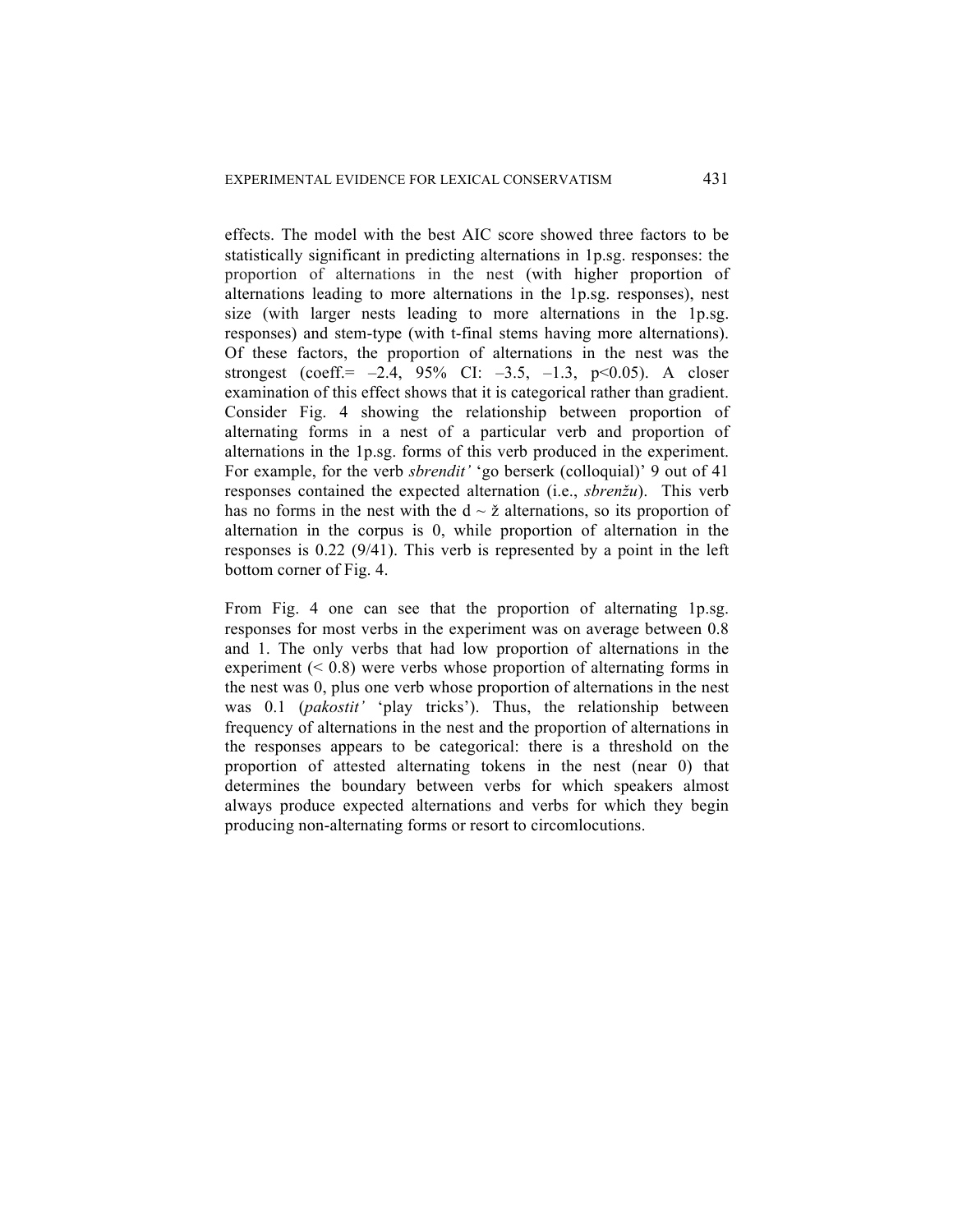

Fig. 4: Proportion of alternation in the responses as a function of proportion of alternations in a derivational nest.

However, five verbs whose proportion of alternating forms in the nest is near 0 still had a high proportion of alternations in the experiment (top left corner in Fig.4). Two of these verbs are *oxladit'* 'cool down' and *predupredit' 'warn,'* whose proportion of alternations in the corpus is low but is actually not 0. The former's verb proportion of alternations in the corpus is  $0.001$  and the latter verb's  $-0.007$ . The latter verb is particularly frequent and occurs in the RNC with the expected alternation in 1p.sg. 109 times. Thus, it is likely that speakers have memorized the 1p.sg. of these verbs. One other verb, *izborozdit'* 'plow over' that had no relatives with the expected alternation, appeared with this alternation in the experiment on average 85% of the time.

The last two verbs with unexpectedly high proportion of alternating responses were the only two verbs with -*t* final stems among the verbs with no alternations in the corpus (*volokitit'* 'drag out' and *otkološmatit' '*give a beating*'*). Recall that t-final verbs were in general found to have higher proportion of alternations, and in Experiment 1 they elicited higher confidence ratings. Proportion of defective t-final verbs is also one of the lowest compared to other dental verbs (Pertsova, in press).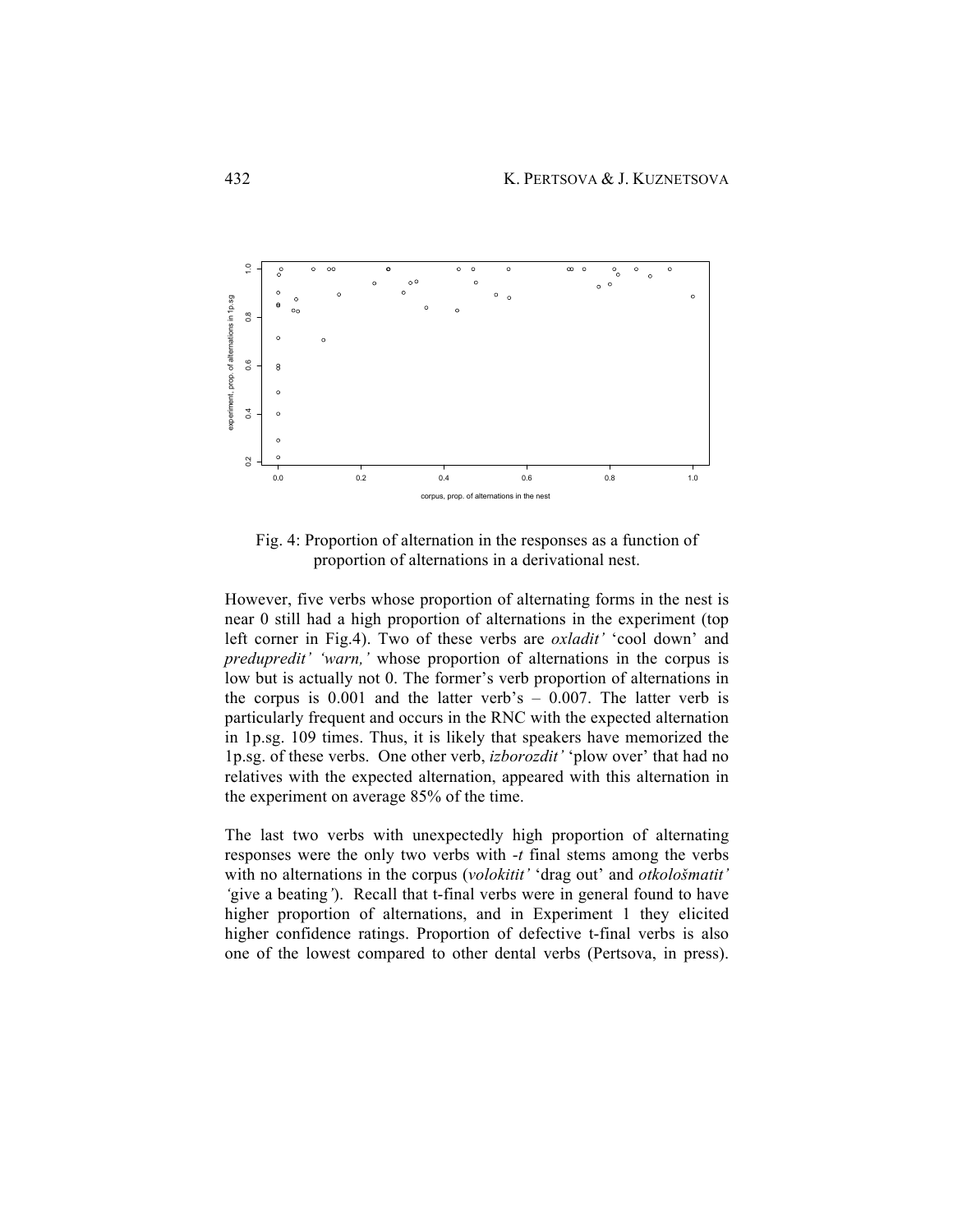The fact that t-final stems are more likely to alternate is a mystery, especially given that these stems are the only irregular stems admitting two possible alternants.

4.3.2. Confidence. As in experiment 1, we analyzed confidence ratings provided by the participants using Cumulative Link Mixed Model. Our model indicated that increase in proportion of alternations in the corpus (coeff.=1.38, 95% CI: 2.8, 0.68,  $p<0.05$ ), token frequency of the nest (coeff.=0.91, 95% CI: 1.6, 0.22, p<0.05), and nest size (coeff. = 0.81, 95% CI: 1.5, 0.09, p=0.02) all significantly increased confidence ratings, while stem type did not have a significant effect (although there was a non-significant trend for t-final stems, p=0.08). Fig. 5 demonstrates that the mean confidence rating for each verb is related to its proportion of expected alternations in the corpus in a categorical rather than gradual way much like the relationship in Fig. 4. For most verbs, mean confidence rating was high, ranging between six and seven. The verbs for which mean confidence fell below six were almost exclusively those verbs that had 0 attested alternations in the derivational nest in the corpus. The only exception to this pattern were three verbs with 0 or near 0 alterations in the corpus but relatively high confidence ratings. These verbs are also among those discussed in 4.2.1 as verbs with unexpectedly high proportion of alternating responses (namely, *oxladit', predupredit',*  and *otkološmatit'*). The apparent outlier in the bottom right portion of the graph is the verb *obeskislorod-it'* 'deoxygenize' (prop. of alternations in the corpus 1, mean confidence 5.6). The reason why this verb has such a high proportion of alternations in the corpus is because it is highly infrequent and has a single occurrence in the corpus in a participial form *obeskislorož-ennyj* (hence, proportion of alternations is 1). Recall that the token frequency of the nest is taken into account in our statistical model.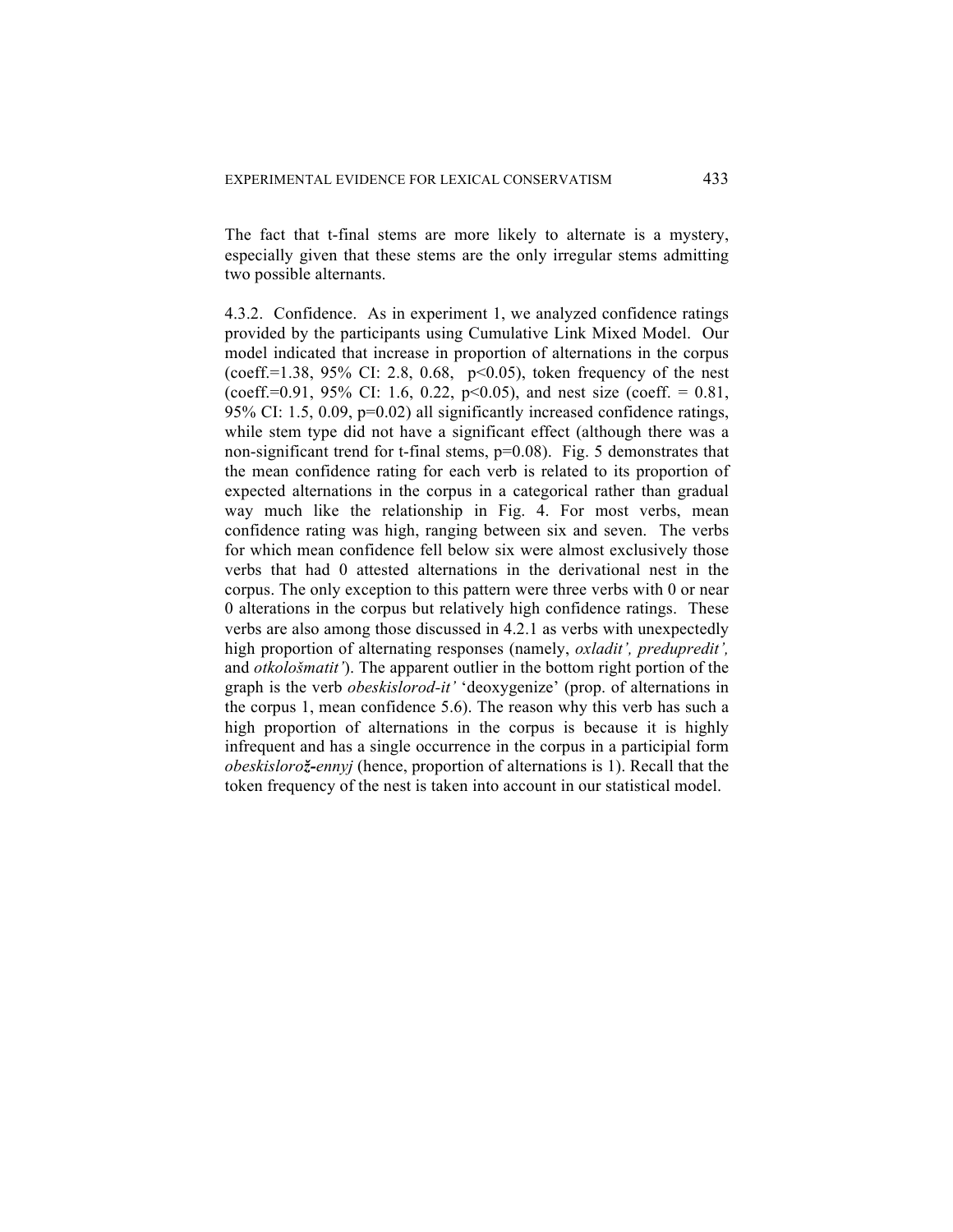

Fig. 5: Mean confidence in responses as a function of proportion of alternations in a derivational nest

## *4.4 Discussion*

In the second experiment like in the first experiment, we found that participants disagree with each other about the 1p.sg. forms of certain dental verbs and report lower confidence in their responses for these verbs. These verbs are exactly those that have no dental alternations in their derivational relatives. We did not find this effect to be gradient.

That is, there was no sign of a gradual decrease/increase in confidence and alternation rates with the decrease/increase in the frequency of alternations in the derivational nest. For example, the verb *molotit'* 'hammer' whose proportion of alternating forms in the nest is 0.08 behaved similarly to the verb *namagnitit'* 'magnetize' whose proportion of alternating forms in the nest is 0.74 (both verbs were used with alternations in the experiment 96% of the time, and their mean confidence scores were 6.4 and 6.6 correspondingly).

We also discovered that other factors affect confidence and proportion of alternations: namely, factors related to frequency and possibly type of stem, with t-final stems being somewhat less "gappy". This latter finding is rather surprising since -*t* verbs are the only dental verbs that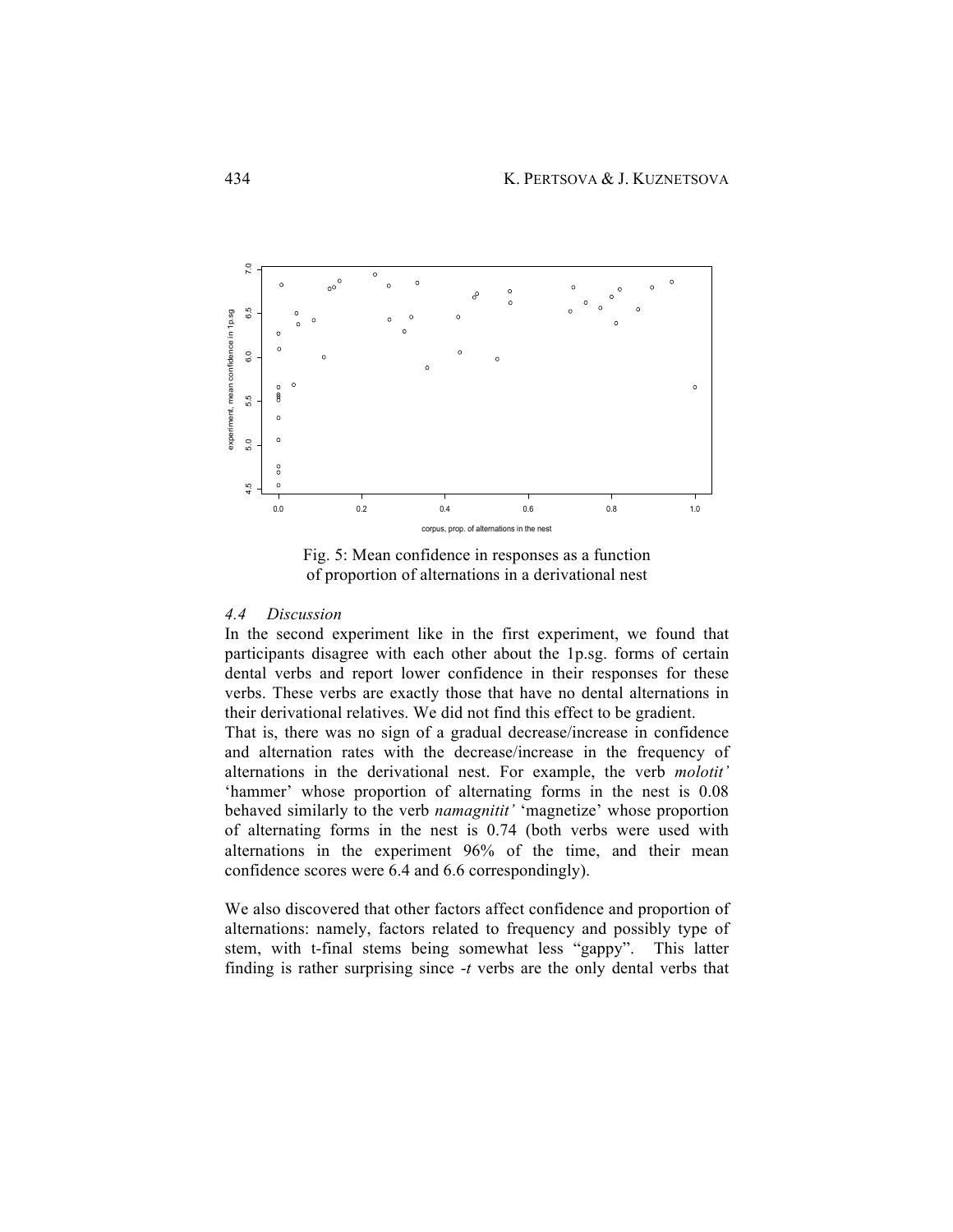are irregular in having two different alternating patterns (the participants in our experiments used the majority  $t \sim \tilde{c}$  alternation, not the Old-Church Slavonic  $t \sim \check{\sigma} \check{\sigma}$  alternation).

## **5 Conclusions**

The evidence presented in this paper confirms the hypothesis that what separates dental defective verbs in Russian from the non-defective ones is existence of other derivationally related forms with the expected alternations. This finding is consistent with the phenomenon of Lexical Conservatism (discussed in section 3.4), according to which derivational relatives can affect the phonology of a specific derivation.

Our second experiment tested whether this transderivational effect was gradient, which could potentially indicate mutual and additive reinforcement that morphological relatives exert on each other during lexical access. However, we found that the transderivational effect was categorical instead. The only verbs that significantly differed from the rest were the verbs that had 0 relatives with expected alternants in the stem-final position. This fining lends support to defining Lexical Conservatism constraints the way Steriade does, namely as negative constraints punishing forms which do not have *any* related forms with the expected alternation.

We also note that a simple theory on which speakers avoid creating novel allomorphs at all costs, producing forms without alternations or producing nothing at all (a gap) is probably too strong. In general, we do not want to say that alternations could never be projected to novel forms. It is known that certain alternations (e.g., flapping in English or vowel reduction in Russian) can be extended to novel or rare roots. The fragility of dental alternations and their sensitivity to lexical factors (the Lexical Conservatism effect) is probably due to the fact that these alternations are phonologically opaque, stem-altering, and relatively fragmented (there is no single phonological rule to perfectly capture all dental alternations). In contrast, the labial alternation which involves epenthesis at a morpheme boundary does not alter any segments of the stem and there is a single phonological rule that covers all labial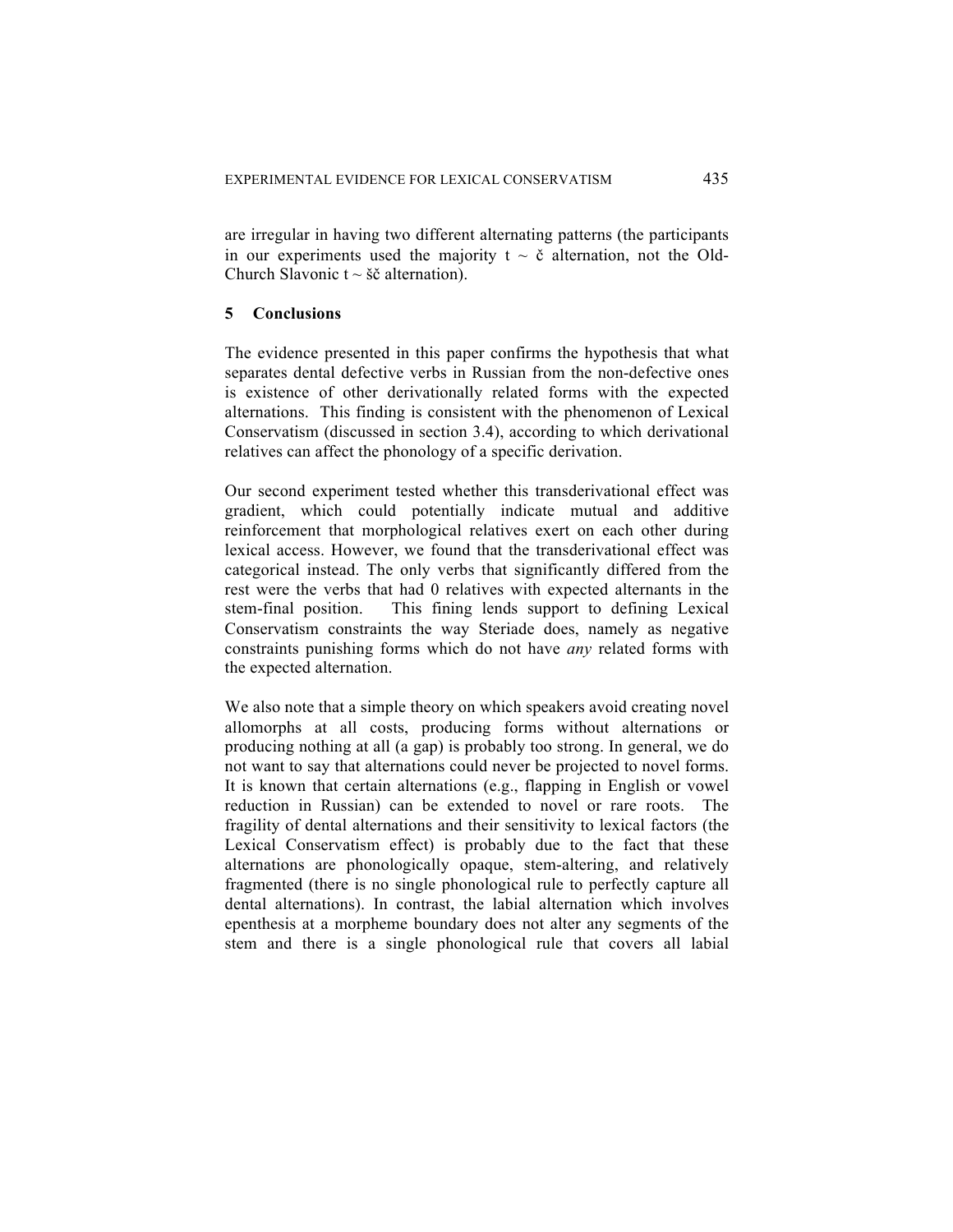consonants. These factors are likely explanations for why labial alternations are more productive and do not lead to defectiveness.

## **References**

Agresti, Alan. 2002. Categorical Data Analysis (2nd ed.). Wiley.

- Albright, Adam. 2003. A Quantitative Study of Spanish Paradigm Gaps. In Proceedings of WCCFL 22, 1-14.
- Albright, Adam. 2009. A lexical and morphological condition of paradigm gaps. In *Modeling Ungrammaticality in Optimality Theory*. London: Equinox Publishing.

Burzio, Luigi. 1998. Multiple Correspondence *Lingua* 103: 79-109

- Baerman, Matthew. 2008. Historical Observations on Defectiveness: the first singular non-past. *Russian Linguistics*, 32: 81-97.
- Daland, Robert, Andrea Sims, and Janet Pierrehumbert. 2007. Much Ado About Nothing: A social network model of Russian paradigmatic gaps. In *Proceedings of the 45th annual meeting of the Association for Computational Linguistics*, 936-943.
- Gelman, Andrew and Yu-Sung Su. 2015. Arm: Data Analysis Using Regression and Multilevel/Hierarchical Models. R package version 1.8-4.
- Graudina, Liudminla, V. A. Itskovitch, and L. P. Katlinskaya. 1976. *Grammaticheskaja Pravil'nost' Russkoj Rechi* (*opyt častotnostilisticheskogo slovar'a variantov*). Moskva: Nauka.
- Linzen, Tal and Jillian Gallagher. 2014. The Timecourse of Generalization in Phonotactic Learning. In *Proceedings of Phonology 2013*, ed. John Kingston, Claire Moore-Cantwell, Joe Pater, and Robert Staub. Washington DC: Linguistic Society of America.
- Lyashevskaya Olga and Sergej Sharov. 2009. *Častotnyj Slovar' Sovremennogo Russkogo Jazyka* (na materialax Nacional'nogo korpusa russkogo jazyka). Moskva: Azbukovnik.
- Moskvin, V. 2015. Nedostatochnye Glagoly: k utochneniju pon'atija. *Russian Linguistics* 139: 209-232.
- Moscoso del Prado Martín, F., Bertram, R., Häikiö, T., Schreuder, R., & Baayen, R. H. 2004. Morphological family size in a morphologically rich language: the case of Finnish compared with Dutch and Hebrew. *Journal of Experimental Psychology: Learning, Memory, and Cognition*, 30(6), 1271.